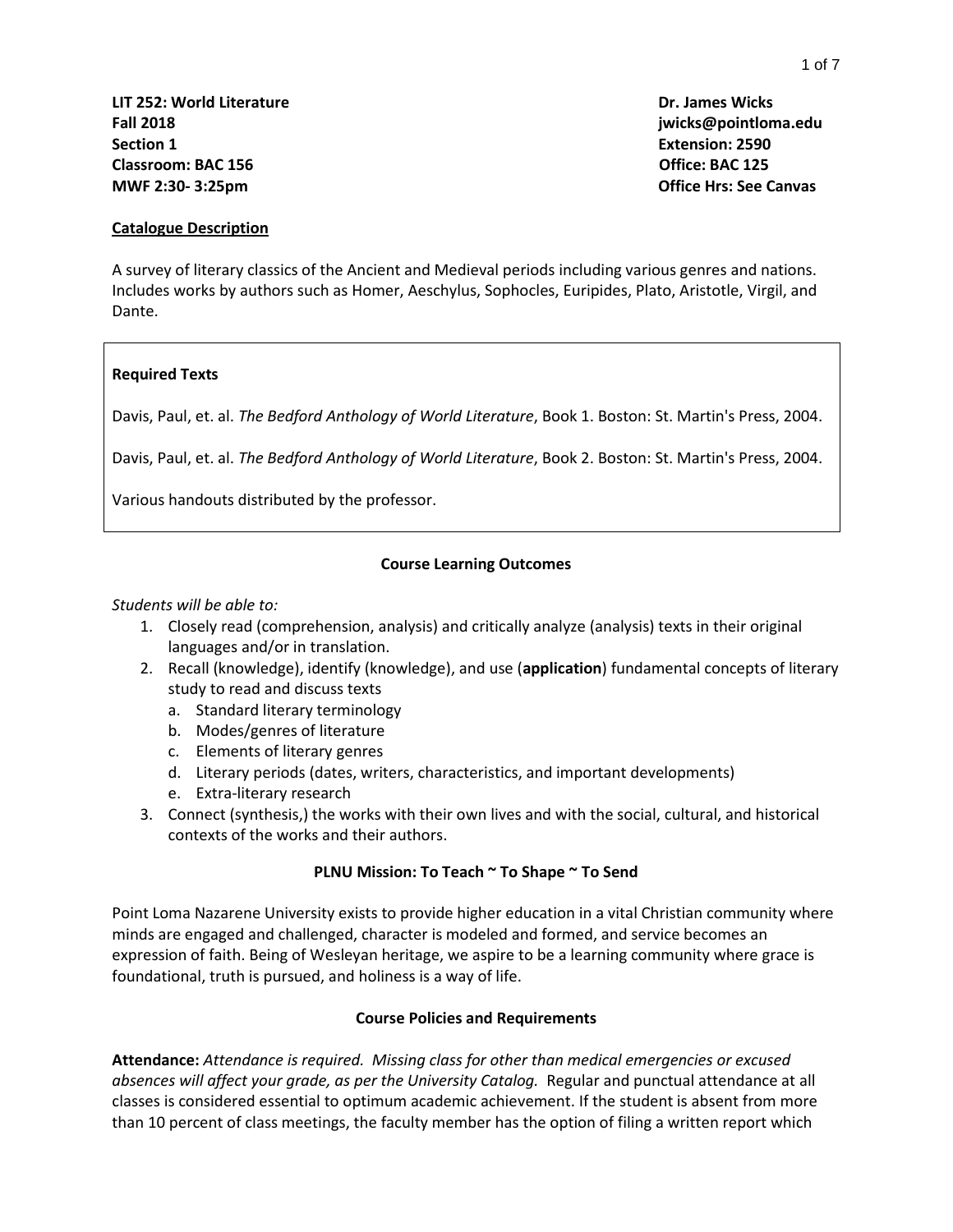may result in de-enrollment. If the absences exceed 20 percent, the student may be de-enrolled without notice. If the date of de-enrollment is past the last date to withdraw from a class, the student will be assigned a grade of W or WF consistent with university policy in the grading section of the catalog. See [Academic Policies](http://catalog.pointloma.edu/content.php?catoid=24&navoid=1581) in the (undergrad/graduate as appropriate) academic catalog.

**Class Preparation:** All assignments must be completed prior to the assigned due date and time. Some assignments will be discussed in class while others will be completed individually but not discussed.

**Class Participation:** *Regular* contributions to class discussion are expected, including but not restricted to discussions of weekly readings, related experiential exercises, and open dialogue. Despite the size of the class, I want everyone to feel compelled to share their thoughts on assigned readings. Enthusiastic and responsible participation in assigned group projects (in-class and outside of class) is expected of all.

**Late Paper Policy:** Hand in your assignment in on time. Otherwise, a late submission will be penalized: 1st) by a 1/3 drop of a letter grade on the due date if submitted after the class has started, 2nd) by a letter grade if submitted after class on the due date or delivered outside of class on the due date, and 3rd) by an additional letter grade for each day late following the assignment due date. Unless prearranged, assignments more than a week late will not be graded.

**E-Mail:** Please use e-mail for simple, logistical questions or clarifications. Write: "LIT 252" in the subject line. Allow 24 hours/ 1 business day for a reply.

**Smart phones and laptops:** may be used for classroom related activities only.

**Public Discourse:** Much of the work we will do in this class is cooperative, by nature of the class discussions and general feedback given to written work and/projects; thus you should think of all your writing and speaking for and in class as public, not private, discourse. By continuing in this class, you acknowledge that your work will be viewed by others in the class.

**Inclusive Language:** *Because the Literature, Journalism, and Modern Language department recognizes the power of language, all public language used in this course, including written and spoken discourse, will be inclusive. This standard is outlined by all major academic style guides, including MLA, APA, and Chicago, and is the norm in university-level work.* These academic style guides provide background information and good examples of how to maintain non-sexist language use in your writing.

**Academic Honesty/ Policy on Plagiarism**: Students should demonstrate academic honesty by doing original work and by giving appropriate credit to the ideas of others. As explained in the university catalog, academic dishonesty is the act of presenting information, ideas, and/or concepts as one's own when in reality they are the results of another person's creativity and effort. Violations of university academic honesty include cheating, plagiarism, falsification, aiding the academic dishonesty of others, or malicious misuse of university resources. A faculty member who believes a situation involving academic dishonesty has been detected may assign a failing grade for a) that particular assignment or examination, and/or b) the course following the procedure in the university catalog. Students may appeal also using the procedure in the university catalog. See [Academic Policies](http://catalog.pointloma.edu/content.php?catoid=24&navoid=1581) for further information.

**Academic Accommodations:** While all students are expected to meet the minimum academic standards for completion of this course as established by the instructor, students with disabilities may request academic accommodations. At Point Loma Nazarene University, students must request that academic accommodations by filing documentation with the [Disability Resource Center](http://www.pointloma.edu/experience/offices/administrative-offices/academic-advising-office/disability-resource-center) (DRC), located in the Bond Academic Center. Once the student files documentation, the Disability Resource Center will contact the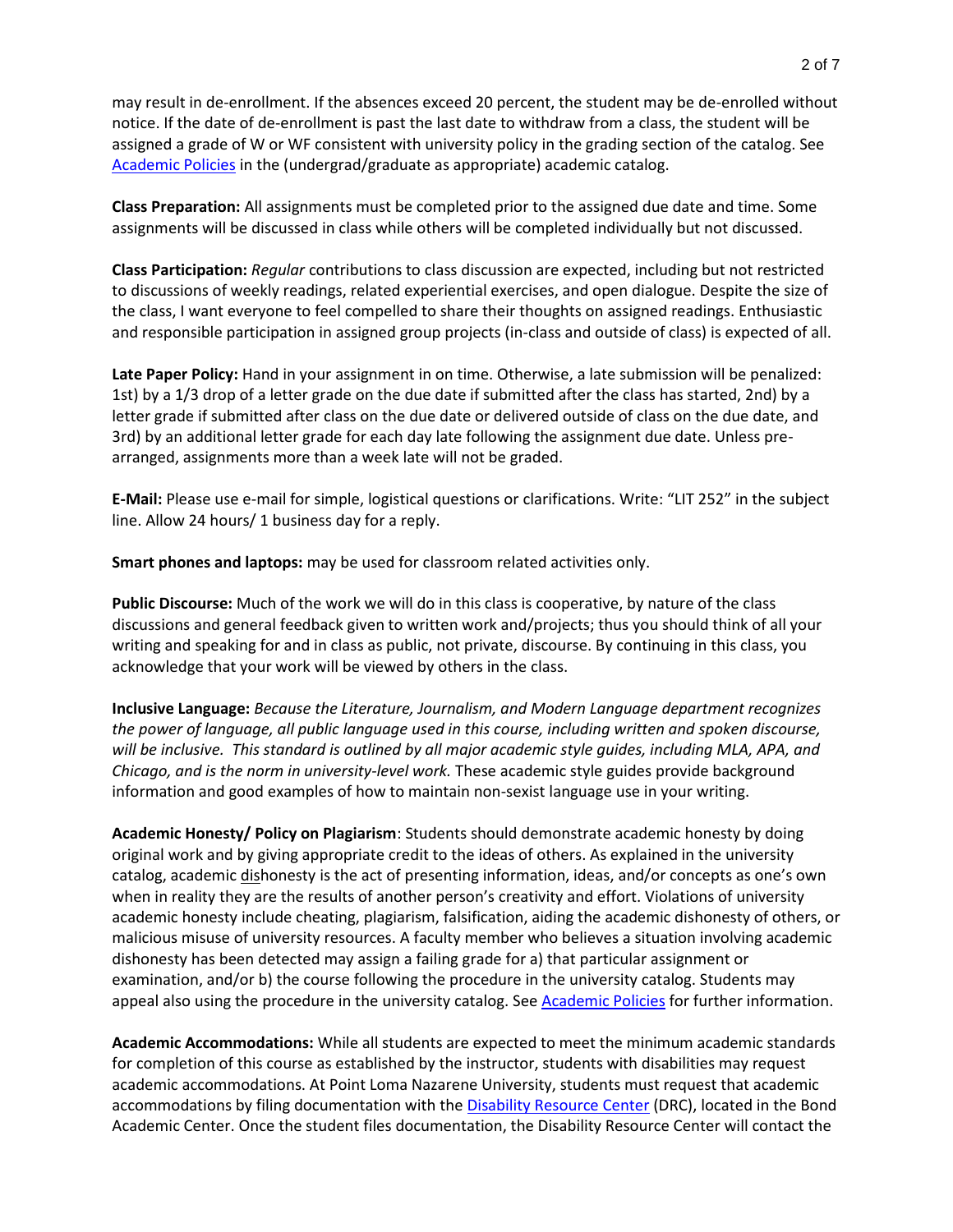student's instructors and provide written recommendations for reasonable and appropriate accommodations to meet the individual needs of the student. See [Academic Policies](http://catalog.pointloma.edu/content.php?catoid=24&navoid=1581) in the (undergrad/graduate as appropriate) academic catalog.

**Final Examination:** *The published time for the final examination is one of the considerations when enrolling for a course. Students are expected to arrange their personal affairs to fit the examination schedule.* Successful completion of this class requires taking the final examination on its scheduled day. No requests for early examinations or alternative days will be approved.

**FERPA Policy:** In compliance with federal law, neither PLNU student ID nor social security number should be used in publicly posted grades or returned sets of assignments without student written permission. Also in compliance with FERPA, you will be the only person given information about your progress in this class unless you have designated others to receive it in the "Information Release" section of the student portal. See [Academic Policies](http://catalog.pointloma.edu/content.php?catoid=24&navoid=1581) in the (undergrad/ graduate as appropriate) academic catalog.

**LJML Department Policies: available at thi[s link.](http://www.pointloma.edu/sites/default/files/filemanager/Literature_Journalism__Modern_Languages/LJML_Department_Syllabus_Statments_final_2016-17.pdf)** 

**PLNU Copyright Policy:** Point Loma Nazarene University, as a non-profit educational institution, is entitled by law to use materials protected by the US Copyright Act for classroom education. Any use of those materials outside the class may violate the law.

**Grading Scale**

|          | <b>Grading Scale</b>                                                                                                                                                                                             |  |  |
|----------|------------------------------------------------------------------------------------------------------------------------------------------------------------------------------------------------------------------|--|--|
| 94-100   | A                                                                                                                                                                                                                |  |  |
| 90-93    | $A -$                                                                                                                                                                                                            |  |  |
| 88-89    | $B+$                                                                                                                                                                                                             |  |  |
| 84-87    | B                                                                                                                                                                                                                |  |  |
| 80-83    | <b>B-</b>                                                                                                                                                                                                        |  |  |
| 78-79    | $C+$                                                                                                                                                                                                             |  |  |
| 74-77    | C                                                                                                                                                                                                                |  |  |
| 70-73    | $C-$                                                                                                                                                                                                             |  |  |
| 60-69    | D                                                                                                                                                                                                                |  |  |
| $0 - 59$ | F                                                                                                                                                                                                                |  |  |
|          | Grading                                                                                                                                                                                                          |  |  |
| 20%      | class participation: 5% contribute to class discussions and complete unannounced assignments<br>5% class presentation (small group assignment)<br>10% one short film adaptation of text (small group assignment) |  |  |
| 10%      | quizzes (11 total, top 10 scores count for grade)                                                                                                                                                                |  |  |
| 10%      | expository paragraphs (1 page in length; 4 total)                                                                                                                                                                |  |  |
| 10%      | reflection papers (1 page in length, 5 total)                                                                                                                                                                    |  |  |
| 10%      | theme analysis essay (2 pages in length, 1 total)                                                                                                                                                                |  |  |
| 10%      | midterm exam                                                                                                                                                                                                     |  |  |
| 10%      | bibliography project                                                                                                                                                                                             |  |  |
| 20%      | final exam                                                                                                                                                                                                       |  |  |

#### **Assignment Descriptions**

**Paper Format**: *An MLA formatted template is available for you to use in Canvas.* Papers are written in MLA Style. Hardcopy papers are stapled and all papers are typed and double-spaced. Submit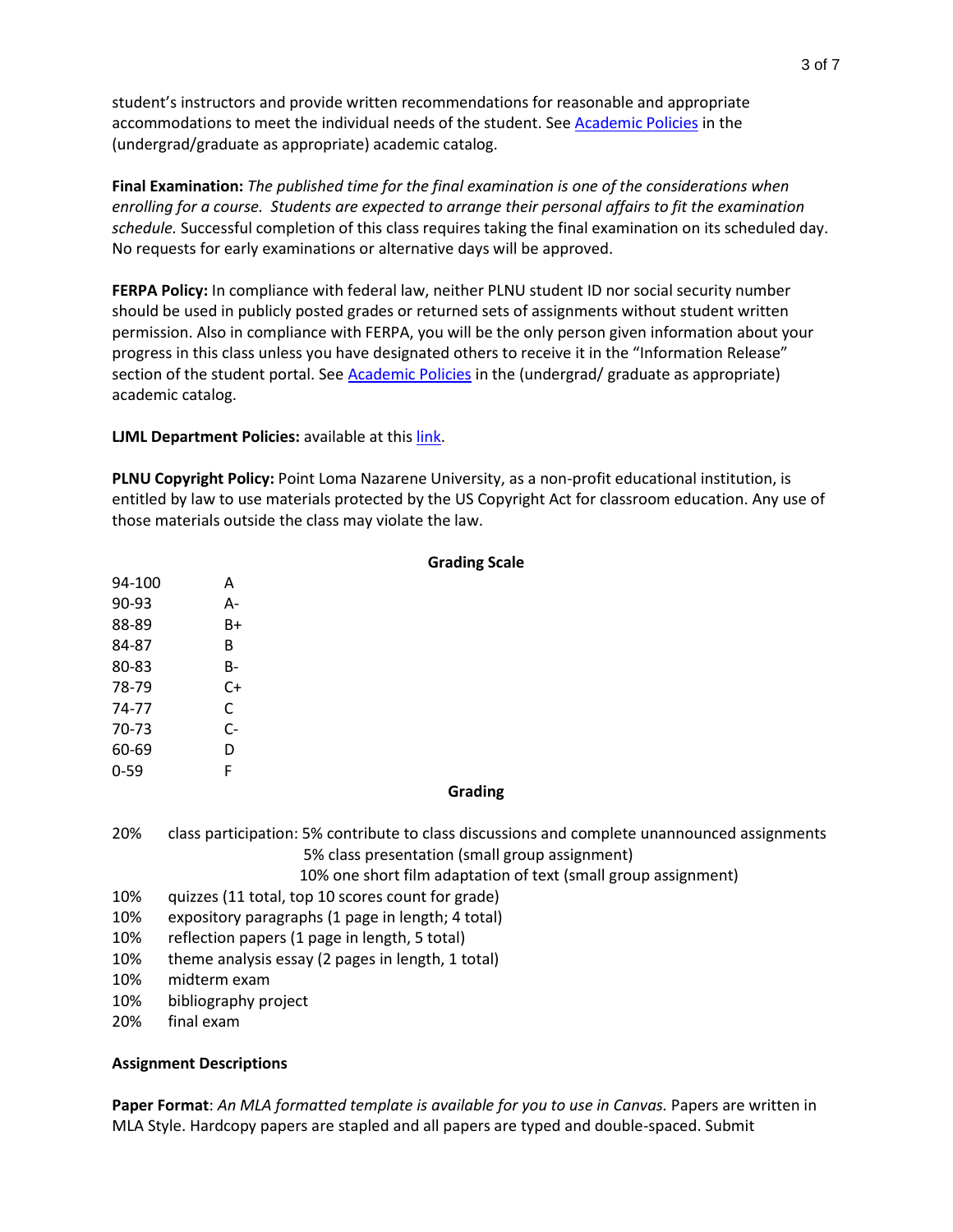assignments in black ink on 8.5"x11" white paper. Use a non-decorative 12-point font, such as Times New Roman, and use 1" margins. Please do not include title pages. Include page numbers. Use the MLA website or a current MLA style guide for style, grammar, format and citation questions.

#### **Presentation/ Lead Group Discussion**

*Objective***:** Lead a class presentation/ discussion of the assigned reading for 20-25 minutes of class time. A majority, if not all, of the presentation must be an explanation of the class reading and related relevant information (such as historical context). The presentation must include a film adaptation (see below), and each group member is expected to participate during the presentation in order to receive full credit.

*Form:* To be determined by the pair. Creativity is encouraged.

## **Film Adaptation – Part of the Presentation/ Discussion Assignment**

**Objective:** Produce a 4-6 minute (length strictly enforced) short film based on an approved selection of the course readings. Each group member is expected to participate in order to receive full credit.

*Form:* Digital file (including acting, sound, text, music, & dialogue) delivered to the professor.

## **Expository Paragraphs (4 total)**

*Objective:* Write a one page, one paragraph argument *on a narrowly defined thesis* based on your assessment of the readings. Expository Paragraph prompts will be provided in-class during the class session before the Expository Paragraph is due. (For example, a prompt for an "Expository Paragraph" due on a Friday will be provided in class on the previous Wednesday.)

*Form:* 1 page (325-375 words including heading). Word count strictly enforced. No outside sources.

#### **Reflection Papers (5 total)**

*Objective:* Write a one-page reflection on the reading assigned the day the reflection is due. (For example, "Reflection Paper 1" is due on 9/12, so the reflection will be on that day's reading: *The Iliad*, 381-420, Books 22 and 24.)

*Form:* 1 page (325-375 words including heading). Word count strictly enforced. No outside sources.

### **Theme Analysis Essay**

*Objective:* Write an academic argument *on one narrowly defined topic* based on your assessment of the readings. See Theme Analysis Essay guidelines on Eclass.

*Form:* 2 pages (675-750 words including heading). Word count strictly enforced. No outside sources.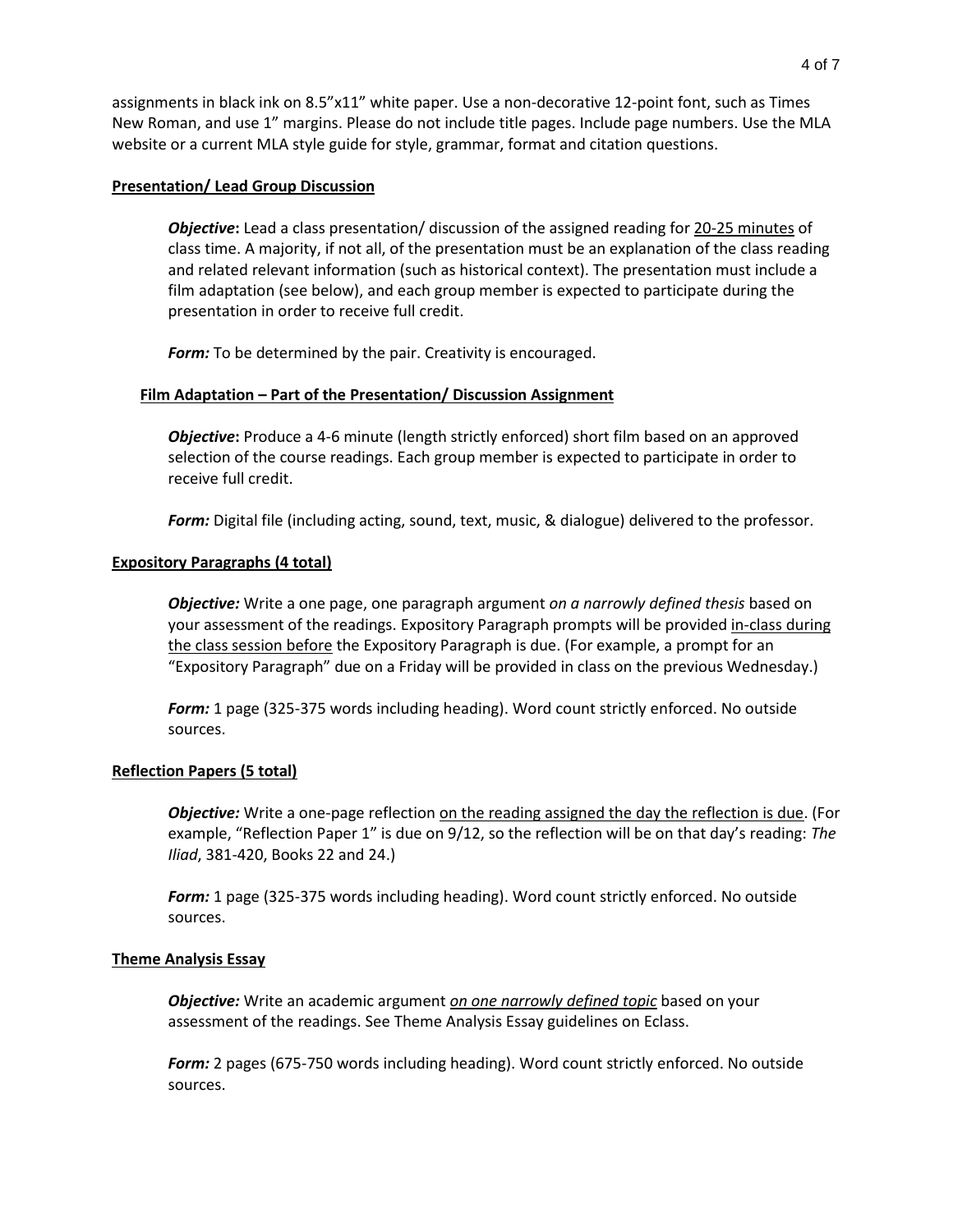### **Midterm and Final Examinations**

*Objective:* Use relevant examples from the lectures, readings, and films to respond to questions that take into account the content of the course.

*Form:* In-class, closed-note/book examinations include fill in the blank, matching, short answer, and essay questions.

# **Bibliography Project**

*Objective:* Write a preliminary conclusion -- what you expect or hope to find in your research -based on (*choose one*) your assessment of a fictional character, theme analysis, author, or the historical context located in one of our assigned readings. Your preliminary conclusion will be written as one developed paragraph, ½ page of text, containing the rationale for your preliminary conclusion. Your preliminary conclusion will be followed by an annotated bibliography, in MLA format, written according to the rhetorical précise model. *Requirement for grade*: 1) Bibliography Proposal, 1 page; 2) topic approval by the professor.

*Form:* Printed hard copy, 3-4 pages. MLA style. Refer to rhetorical précise handout. Minimum 6 sources. No online sources. Photocopy the first page of each source. Staple photocopied pages to your annotated bibliography.

# **Evaluation of Papers and Quiz/ Exam/ Essay Questions**

The following questions will be considered when papers are evaluated and graded. All questions may not be relevant to each assignment.

- Does the paper fulfill the assignment objective?
- Does the paper make an argument?
- Is the claim clear and plausible? Is it stated and contextualized effectively?
- Is there sufficient and relevant evidence to ground the claim?
- Does the paper effectively select and use material from the course readings to support and validate the analysis? Does it summarize, paraphrase, and quote effectively?
- Does the paper use all relevant details from the readings both to support the claim and to provide a context for the case being made? Does it ignore material that should be taken into account?
- Does the paper demonstrate an awareness of how the argument being proposed fits into the larger set of claims made about the topic in our course readings?
- Does the paper work through the complexities of the material (as opposed to oversimplifying or overgeneralizing)?
- Is the paper well organized?
- Does it cite material from the sources using MLA documentation style?
- Are there sentence structure problems or grammatical errors that interfere with the meaning?

## **Evaluation Standards**

• An "A" essay demonstrates excellent work. It has something to say and says it well. It develops its argument clearly and consistently, demonstrating a complex understanding of the assignment, and does so using varied sentence structure. It often rises above other essays with particular instances of creative or analytical sophistication. There may be only minor and/or occasional grammatical errors.

• A "B" essay demonstrates good work. It establishes a clear claim and pursues it consistently,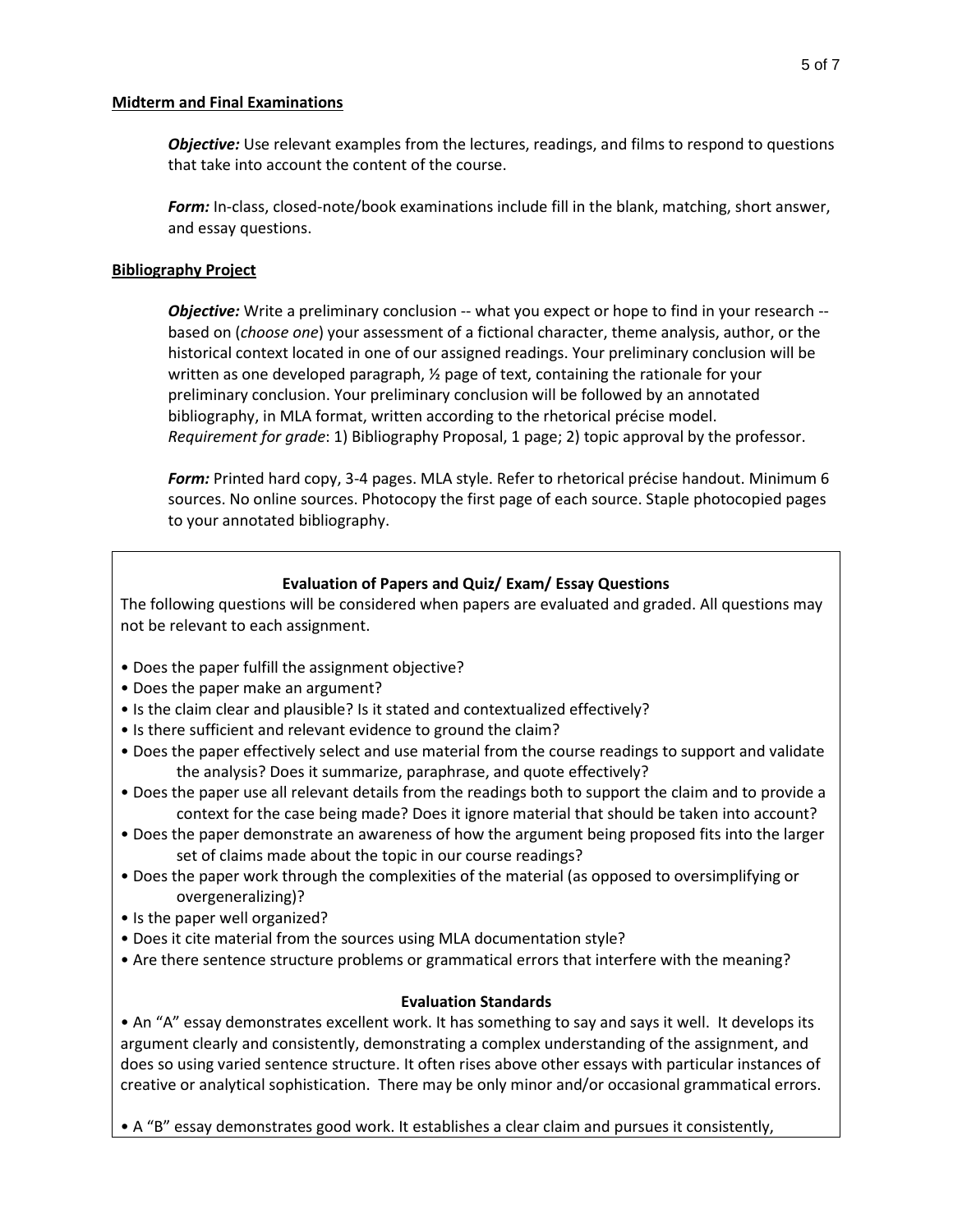demonstrating a good understanding of the assignment. There may be some mechanical difficulties, but not so many as to impair the clear development of the main argument. While a "B" essay is in many ways successful, it lacks the originality and/or sophistication of an "A" essay.

• A "C" essay demonstrates adequate work. It establishes an adequate grasp of the assignment and argues a central claim. In addition, the argument may rely on unsupported generalizations or insufficiently developed ideas. It may also contain grammatical errors.

• Work that earns a grade of "D" or "F" is often characterized by the following problems: it fails to demonstrate an adequate understanding of the assignment; it fails to articulate an adequate argument; and/or it contains significant grammatical problems.

| Week                    | <b>Date</b> | <b>Schedule</b>                                   | <b>Assignment Due</b>      |
|-------------------------|-------------|---------------------------------------------------|----------------------------|
| $\mathbf{1}$            | 8/28        | T Introduction                                    |                            |
|                         | 8/29        | W Epic of Gilgamesh, 55-74                        |                            |
|                         | 8/31        | F Quiz, Epic of Gilgamesh, 75-91                  | F: Expository Paragraph 1  |
| $\overline{2}$          | 9/3         | M Labor Day: No classes                           |                            |
|                         | 9/5         | W The Iliad, 277-308, Book 1                      |                            |
|                         | 9/7         | F The Iliad, 308-344, from Books 6, 8, and 9      | F: Group 1 Presentation    |
| 3                       | 9/10        | M Quiz, The Iliad, 344-380, from Books 16 and 18  |                            |
|                         | 9/12        | W The Iliad, 381-420, Books 22 and 24             | W: Reflection Paper 1      |
|                         | 9/14        | F Quiz, The Odyssey, 421-459, Books 1-3           |                            |
| $\overline{\mathbf{r}}$ | 9/17        | M The Odyssey, 459-494, Books 4-5                 |                            |
|                         | 9/19        | W The Odyssey, 529-560, Books 9-10                | W: Group 2 Presentation    |
|                         | 9/21        | F Quiz, The Odyssey, 560-593, Books 11-12         |                            |
|                         | 9/24        | M The Odyssey, 593-607, 654-674, Books 13,17      | M: Reflection Paper 2      |
| 5                       | 9/26        | W The Odyssey, 687-704, 716-729 Books 19, 21      |                            |
|                         | 9/28        | F The Odyssey, 729-768, Books 22-24               | F: Expository Paragraph 2  |
|                         | 10/1        | M The Life of Buddha, 1543-1559; Confucius,       |                            |
| 6                       |             | 1591-1601; Mencius 239-241, 1526-1528             |                            |
|                         | 10/3        | W Laozi, 1601-1610, Zhuangzi, 1611-1621           | W: Group 3 Presentation    |
|                         | 10/5        | F Quiz, Sappho 791-798                            | F: Expository Paragraph 3  |
|                         | 10/8        | M Agamemnon, 798-830                              |                            |
| $\overline{\mathbf{z}}$ | 10/10       | W Agamemnon, 830-857                              | W: Group 4 Presentation    |
|                         | 10/12       | F Quiz, Antigone, 891-898, 952-973                |                            |
|                         | 10/15       | M Antigone, 973-998                               | M: Reflection Paper 3      |
| 8                       | 10/17       | W Midterm Exam                                    |                            |
|                         | 10/19       | F Fall Break Day: No classes                      |                            |
|                         | 10/22       | M Aristotle, 1149-1155, The Aeneid, 1174-1195     | M: Reflection Paper 4      |
| 9                       | 10/24       | W Quiz, The Aeneid, 1195-1215                     | F: 1) Theme Analysis Essay |
|                         | 10/26       | F The Aeneid, 1215-1240                           | 2) Worksheet               |
|                         | 10/29       | M The Aeneid, 1240-1265                           | M: Group 5 Presentation    |
| 10                      | 10/31       | W Quiz, St. Augustine, 64-85                      |                            |
|                         | 11/2        | F St. Augustine, 85-96; The Qur'an, 97-113,125-29 |                            |

## **Course Schedule** *Subject to Change*